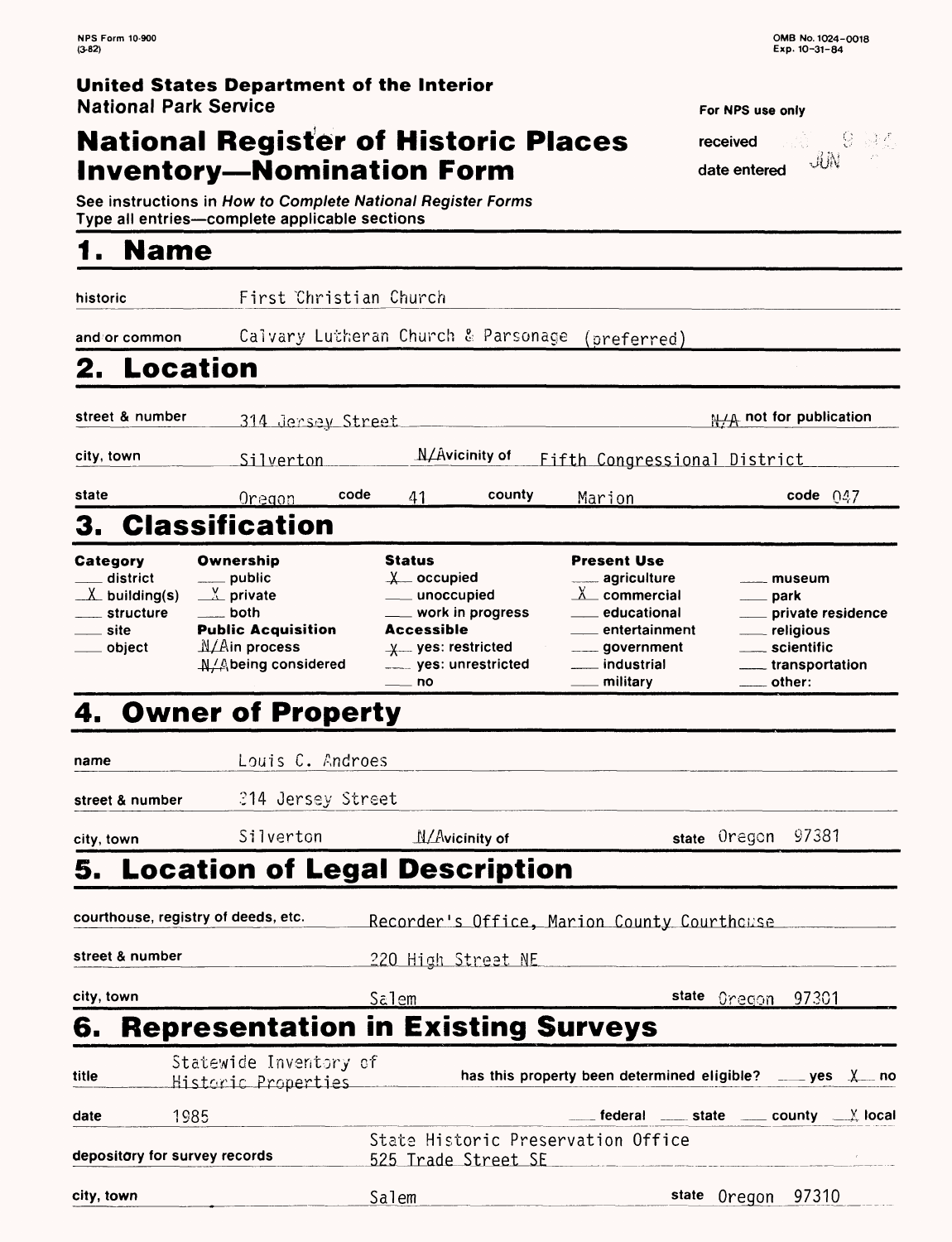# **7. Description**

| <b>Condition</b><br>deteriorated<br>. excellent<br>$-\lambda$ good<br><b>ruins</b><br>— fair<br>unexposed | <b>Check one</b><br>⊥ unaltered<br>$x$ altered | <b>Check one</b><br><u>_</u> ___ original site<br>c.1925<br>moved<br>date ___<br>X |
|-----------------------------------------------------------------------------------------------------------|------------------------------------------------|------------------------------------------------------------------------------------|
|                                                                                                           |                                                |                                                                                    |

#### **Describe the present and original (if known) physical appearance**

The Calvary Lutheran Church and Parsonage is an ensemble located in Silverton, Marion County, Oregon. The church, constructed between 1891 and 1892, is Gothic Revival in form and is embellished with Eastlake style ornament. The church has been relocated on the same tax lot and was altered in the late 1920s with a raised foundation, and new entry. The adjacent parsonage, constructed in 1926, is a one and one-half story Bungalow style house and is basically unaltered. A parsons study, a detached, onestory building constructed between 1953 and 1956, is found at the rear of the church. It is not a feature contributing to the historical significance of the property.

Located at 314 Jersey Street in Silverton, Marion County, Oregon, in a residential neighborhood, the church ensemble may also be described as being located in the NW $\frac{1}{2}$  of the SW $\frac{1}{2}$  of Section 35, Township 3 South, Range 1 West of the Willamette Meridian. The grouping is found on a 66' x 82.5' parcel otherwise known as Tax Lot 5211.

Historically oriented to the north, the one and one-half story rectangular volume, approximately 26 feet wide by 52 feet long, sits on a raised basement which dates to 1927-28, around which time the church was moved.

The church is of balloon-frame wall construction. The roof is supported by scissors trusses which are currently concealed on the interior. It is unknown whether or not they were originally exposed in the sanctuary. Exterior sheathing combines shiplap siding and various types of wood shingles, which appear decoratively in the north elevation, and functionally on the south elevation.

Side windows are narrow, doubTe-hung, and set in pointed arched frames with traceried muntins. On the front elevation, a triple pointed arch window without muntins is found. On the north elevation, Eastlake decoration appears at the crest of the gable in the form of stylized cross or sunburst forms. The vergeboard is scalloped at the lower end and embellished with bosses. The entry porch, dating to 1927-28 repeats the historic vergeboard pattern. The steeple is fairly elaborate, being composed of arched openings, jigsawn panels, multi-gable projections and a finialed center tower. An addition to the south, erected around 1903, housed the pulpit. Access to this addition is reflected on the interior by a series of three pointed arch openings (one now enclosed). There are no pews in the sanctuary, which at present is being utilized as an art gallery.

Wooden floors are extant, as is tongue and groove wainscoting. Both are painted. The ceiling, resembling a dutch gable pent, is covered in asbestos ceiling tile. Its dating is unknown.

The modest Bungalow located to the west of the church, is one and one-half stories. Of balloon-frame construction, the clapboard-sheathed house is characterized by a hipped roof porch which extends across the front elevation. Windows are generally single or paired one-over-one, double-hung sash in simple wooden frames. A dormer appears on the east side of the house. Jerkin-head gables appear at the north and south ends. The interior plan is unknown. A small, featureless building, known as the "pastor's study," and constructed between 1953 and 1956, appears to the south of the church. It is characterized by asbestos shingle siding, a large picture window, and concrete block foundation.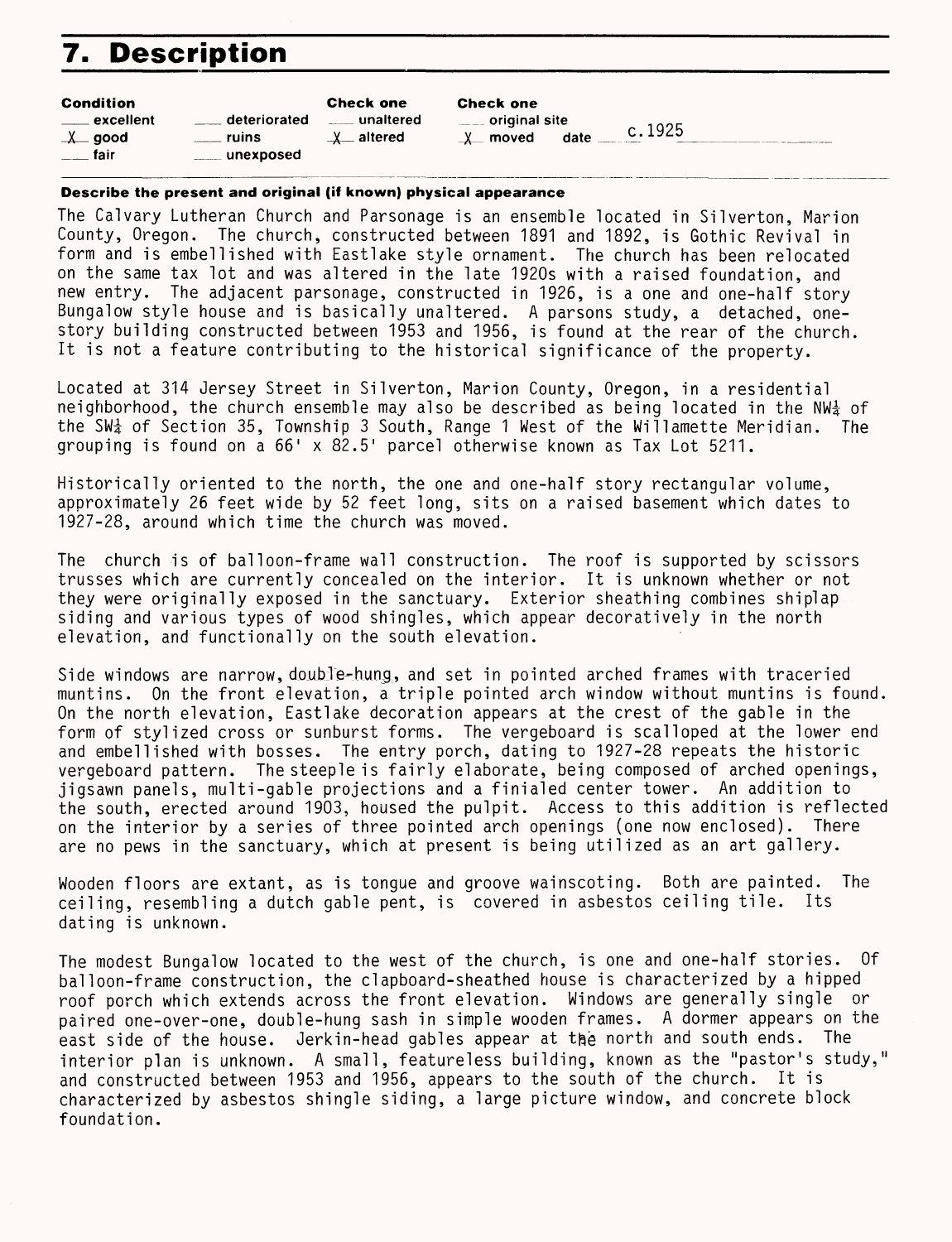### **United States Department of the Interior** National Park Service

Calvary Lutheran **Continuation sheet** Church & Parsonage **11 Item number** 

### **National Register of Historic Places Inventory—Nomination Form**

| Page                          |
|-------------------------------|
|                               |
| m<br>医吸虫<br>83.88<br>b,<br>ß. |
|                               |
|                               |
|                               |
|                               |
| w.                            |
|                               |
|                               |

Originally, the church, then known as the First Christian Church, was oriented on the northwest corner of the lot. It was improperly located on the property, being partly in the Jersey Street right-of-way. The building was moved to its current site when improvements were scheduled for Jersey Street. This move precipitated the erection of the parsonage, raising and moving of the church,placing it on a concrete foundation, creation of a full basement, addition of electrical, plumbing and central heating systems, addition of a bell in the steeple, and alteration of interior finishes.

The original entrance, located on the west elevation, first window bay, was relocated to the north. The compatible entry, consisting of a gabled porch supported by square stylized columns which lead to double, glass and wood doors. This entrance replaced a set of triple windows similar to those on the upper section of the north elevation.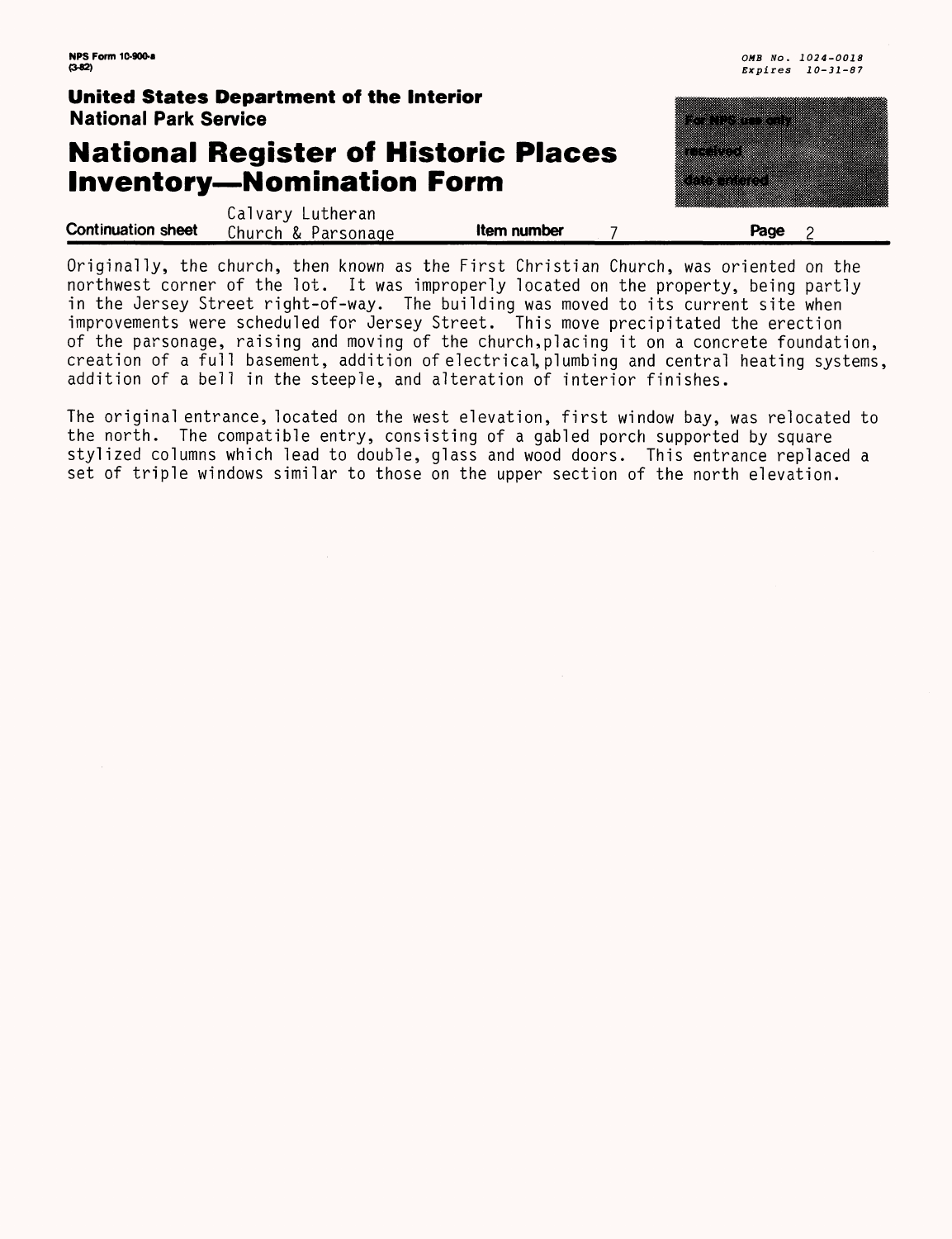# **8. Significance**

| <b>Period</b><br>$\equiv$ prehistoric<br>$-1400 - 1499$<br>$\frac{1}{2}$ 1500–1599<br>$-1600-1699$<br>$\frac{1700 - 1799}{1800 - 1899}$ | Areas of Significance-Check and justify below<br>$\frac{1}{2}$ archeology-prehistoric $\frac{1}{2}$ community planning<br>archeology-historic<br>____ agriculture<br>$X$ architecture<br>्___ art<br>commerce<br>communications | ____ conservation<br>____ economics<br>$\equiv$ education<br>engineering<br>exploration/settlement ____ philosophy<br><b>Example 10</b> industry<br>invention_ | <b>EXECUTE:</b> landscape architecture $\frac{\chi}{\chi}$ religion<br>a law<br><u>___</u> literature<br><u>__</u> ___ military<br>_____ music<br>____ politics/government | <u>___</u> science<br>_____ sculpture<br>social/<br>humanitarian<br><u>_</u> __theater<br>_____ transportation<br>$\equiv$ other (specify) |
|-----------------------------------------------------------------------------------------------------------------------------------------|---------------------------------------------------------------------------------------------------------------------------------------------------------------------------------------------------------------------------------|----------------------------------------------------------------------------------------------------------------------------------------------------------------|----------------------------------------------------------------------------------------------------------------------------------------------------------------------------|--------------------------------------------------------------------------------------------------------------------------------------------|
|                                                                                                                                         | <b>Specific dates</b> 1891-1892, 1926                                                                                                                                                                                           | <b>Builder/Architect</b>                                                                                                                                       | Jnknown                                                                                                                                                                    |                                                                                                                                            |

#### **Statement of Significance (in one paragraph)**

Calvary Lutheran Church and Parsonage, located at 314 Jersey Street in Silverton, Marion County, Oregon, is an ensemble of related buildings constructed between 1891 and 1956. The oldest, a Gothic Revival style wooden church was begun in 1891 for the First Christian Church, a congregation incorporated in the Willamette Valley in 1851. Associated structures, dating to 1926 and 1953-56, relate to the 68 year occupancy by a Lutheran congregation who were the second owners of the property.

The ensemble is locally significant under Criterion "a" for its associations with the development and growth of important religious congregations in Silverton. The First Christian Church, organized near Bethany in 1851, relocated to Silverton in 1887. Having secured the existing site by September, 1889, the congregation began construction of the church in the fall of 1891. The church was eventually sold to the Lutherans in 1906, who enlarged it, built additional structures on the lot, and occupied it until 1974. The Lutheran Church is closely associated with many Silverton families, as the city was settled by Scandinavian emigrants with strong connections to the Lutheran church.

The church is equally eligible under Criterion "c" as the oldest church building in Silverton, and as a fairly intact example of the Gothic Revival style which is embellished with Eastlake-style exterior ornament. It is particularly noteworthy for its fine steeple with jigsawn detailing. The adjacent Bungalow, erected as a parsonage in 1926, is an intact example of the style and contributes positively to the ensemble.

The First Christian Church was "organized" in the areas of the Pudding River near Bethany, on April 4, 1851. By 1885 the congregation had outgrown its original church building. Desiring both a new building as well as a new location, the decision was made to relocate to the City of Silverton which had been incorporated in 1854. Their proposed new church was conceived in 1887 by C. F. Masher, James B. McCauley, Mary Hutton, Ann Masher, Mary Davis, and Lydia H. Mores. The organizers appointed C. F. Masher, George W. Cavener, and 0. G. Sparks as trustees who in turn established a building committee comprised of L. F. Masher, F. 0. McCauley, Lizzie Masher, Amanda Sparks, and B. F. Bonne!1. On September 15, 1889, the First Christian Church purchased the 314 Mersey Street site from Christ Masher for \$1,300.

A Mr. Sterrett planned the new building and construction was started in the fall of 1891 and completed by the spring of 1892. Various alterations and remodelings continued through 1905 when the decision was made to sell the building and construct a new, larger church at a new site.

The Lutheran Church purchased the property for \$600 on February 10, 1906, and renamed it Silverton Evangelical Lutheran Free Church. After the necessity for street improvements caused the relocation of the church, the congregation constructed the parsonage and remodeled the church to its current configuration. In July, 1931, the church was renamed Calvary Lutheran Church.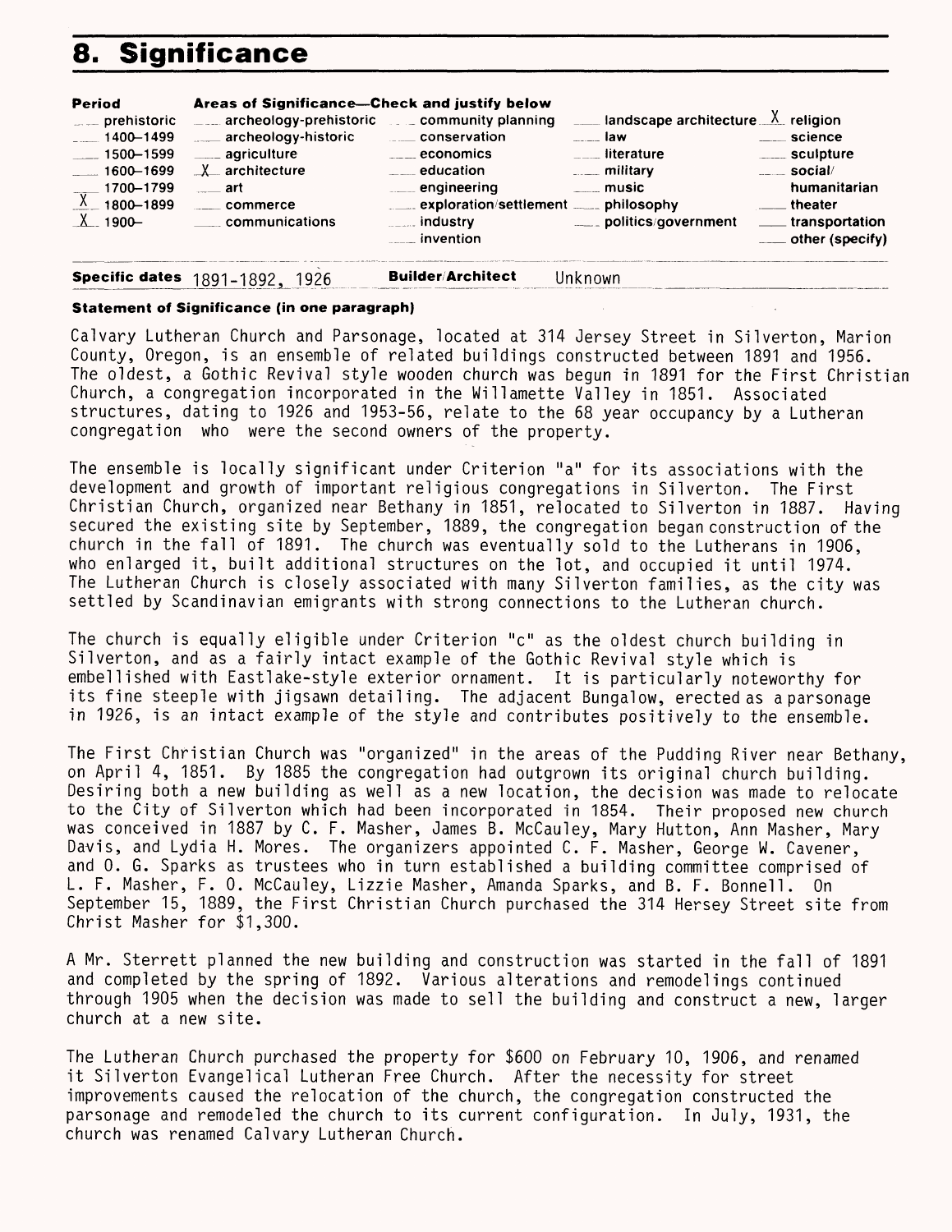## **9. Major Bibliographical References**

Middlemiss, Marceil, A History of the Christian Church in Silverton, privately published, Second Printing, 1978, 91 p.

Anonymous. Calvary Lutheran Church: Fiftieth Anniversary, 1956.

## **10. Geographical Data**

Acreage of nominated property less than one Quadrangle name Silverton

UT M References

| Zone                            | $5$   :<br>$10^{15}$<br>,υ<br>Easting | 8,<br> 8 <br>- 9 -<br>U,<br><b>Northing</b> |
|---------------------------------|---------------------------------------|---------------------------------------------|
| $\rightarrow$ 1<br>$\mathsf{c}$ | $\lfloor \rfloor$                     |                                             |
| E                               | $\mathbf{L}$                          |                                             |
| G                               | $\mathbf{1}$                          |                                             |

 $\overline{ }$ Zone Easting Northing  $\begin{array}{c} 1 \ \ \frac{1}{2} \ \ \frac{1}{2} \ \ \frac{1}{2} \ \ \frac{1}{2} \ \ \frac{1}{2} \ \ \frac{1}{2} \ \ \frac{1}{2} \ \ \frac{1}{2} \ \ \frac{1}{2} \ \ \frac{1}{2} \ \ \frac{1}{2} \ \ \frac{1}{2} \ \ \frac{1}{2} \ \ \frac{1}{2} \ \ \frac{1}{2} \ \ \frac{1}{2} \ \ \frac{1}{2} \ \ \frac{1}{2} \ \ \frac{1}{2} \ \ \frac{1}{2} \ \ \frac{1}{2} \ \ \frac{1}{2} \ \ \frac{1}{2} \ \ \frac$  $\mathsf{FLI}$   $\Box$ سلما للما  $\overline{1}$  $\perp$ 

Quadrangle scale 1:24000

**Verbal boundary description and justification** The Calvary Lutheran Church and Parsonage is located in the NW $\frac{1}{4}$  of the SW $\frac{1}{4}$  of Section 35, Township 3 South, Range 1 West of the Willamette Meridian, Mar-ion County, Oregon, otherwise known as Tax Lot 5211 of The City of SI Iverton, a parcel  $66' \times 82.5'$ .

в

D

| state                     | None.                                                | code                                                                                   | county                       |           | code                                                                                                                                                                                                                                                                                                                                  |
|---------------------------|------------------------------------------------------|----------------------------------------------------------------------------------------|------------------------------|-----------|---------------------------------------------------------------------------------------------------------------------------------------------------------------------------------------------------------------------------------------------------------------------------------------------------------------------------------------|
| state                     | None                                                 | code                                                                                   | county                       |           | code                                                                                                                                                                                                                                                                                                                                  |
|                           |                                                      | 11. Form Prepared By                                                                   |                              |           |                                                                                                                                                                                                                                                                                                                                       |
| name/title                | Leuis C. Androes                                     |                                                                                        |                              |           |                                                                                                                                                                                                                                                                                                                                       |
| organization              | N/A                                                  |                                                                                        |                              | date      | September 5, 1984                                                                                                                                                                                                                                                                                                                     |
|                           | street & number 314 Jersey Street                    |                                                                                        |                              | telephone | $(503)$ 873-4525 or 873-2595                                                                                                                                                                                                                                                                                                          |
| city or town              | Silvertom                                            |                                                                                        |                              | state     | Gregon 97381                                                                                                                                                                                                                                                                                                                          |
|                           | national                                             | The evaluated significance of this property within the state is:<br><u>___</u> _ state | $\mathsf{X}\mathsf{I}$ local |           | 12. State Historic Preservation Officer Certification                                                                                                                                                                                                                                                                                 |
|                           |                                                      |                                                                                        |                              |           | As the designated State Historic Preservation Officer for the National Historic Preservation Act of 1966 (Public Law 89–<br>As the designated state material receivers and contain the National Redisting and certify that it has been evaluated<br>according to the criteria and procedures set forth by the National Petri Barrice. |
|                           | <b>State Historic Preservation Officer signature</b> | Deputy State Historic Preservation Officer                                             |                              |           |                                                                                                                                                                                                                                                                                                                                       |
| title<br>For NPS use only |                                                      | I hereby certify that this property is included in the National Register               | Anothrod in the .            |           | date March 12, 1985<br>$6 - 6 - 85$<br>date                                                                                                                                                                                                                                                                                           |
|                           | eloriale<br>Keeper of the National Register          |                                                                                        | Wational Register            |           |                                                                                                                                                                                                                                                                                                                                       |